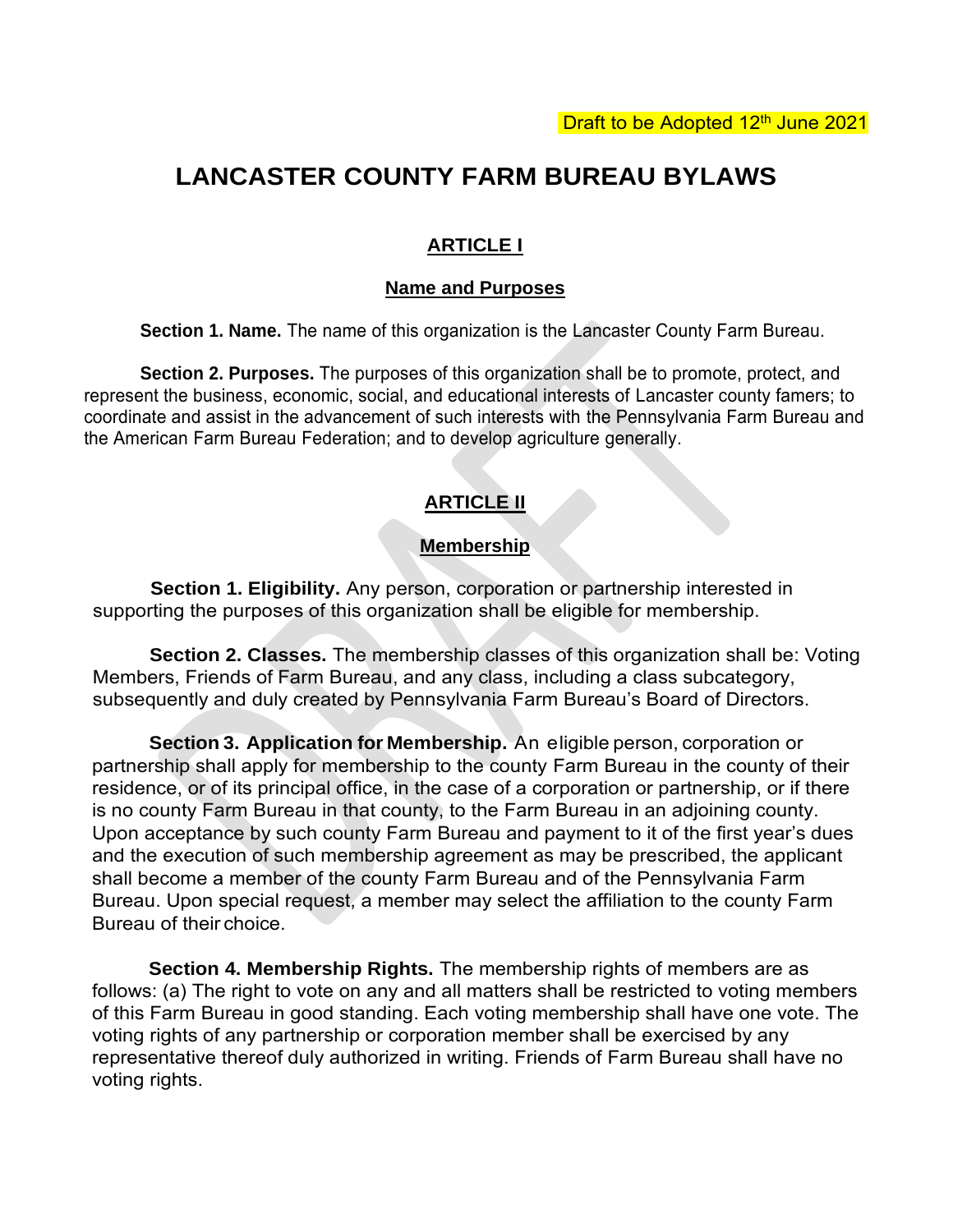(b) Rights and privileges of membership in the case of a partnership or corporation shall accrue and belong only to such named partnership or corporation or one individual authorized by the partnership or corporation who is a member, shareholder, officer, employee or agent thereof. (c) Any partnership, closely held corporation or unincorporated association not a named member of this Farm Bureau shall be entitled to the rights and privileges of membership, as determined by the Board, except the right to vote, if all the individual members of such partnership, closely held corporation or unincorporated association are members of this Farm Bureau in good standing in their individual capacities. (d) A dependent member of the family household of a natural person, who is a member of this Farm Bureau, shall be entitled to the rights and privileges of the respective membership except the right to vote or hold office. The Board of Directors may determine from time to time under what circumstances an individual may be deemed to be a dependent member of the household.

**Section 5. Joint Membership.** Two or more persons, partnerships or corporations, or any combination thereof, shall not be accepted as members of this Farm Bureau upon a single membership agreement.

**Section 6. Dues.** The annual county dues in this county Farm Bureau shall be based on the membership class, as outlined below, plus any amounts required to be forwarded to the Pennsylvania Farm Bureau and the American Farm Bureau Federation for each member, including any costs for the AD&D program and Farm Bureau publications:

a. Voting Member: \$20.00

b. Friend of Farm Bureau Member: \$5.00

c. Subsequent member class or class subcategory created by PFB Board of Directors: As determined by county Board of Directors.

**Section 7. Membership in Good Standing.** A member of this Farm Bureau shall be deemed in good standing if their membership is free from dues delinquency and not otherwise terminated, cancelled or in default on the date as to which the question of good standing is determined.

However, any definition of membership in good standing duly adopted and promulgated at any annual meeting of the Pennsylvania Farm Bureau shall be and become the definition of membership in good standing in this Farm Bureau.

The foregoing rule shall also pertain where the matter of membership on good standing in the Farm Bureau is the basis for fixing a right to or a privilege of membership in any associated, affiliated, or subsidiary organization of this Farm Bureau, or of the Pennsylvania Farm Bureau.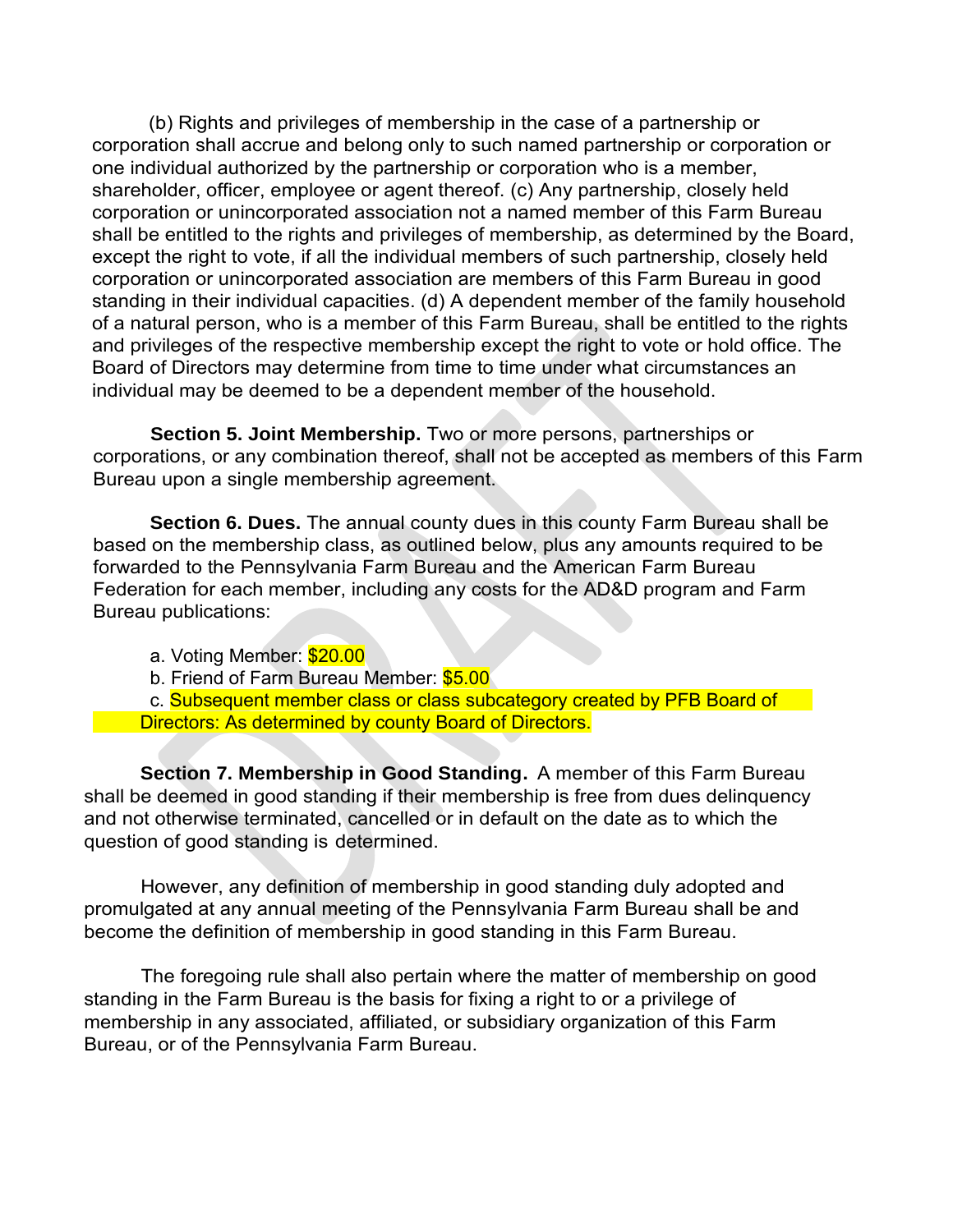Upon the request of any associated, affiliated, or subsidiary organization of this Farm Bureau, or of the Pennsylvania Farm Bureau, the Secretary of this Farm Bureau shall certify to the organization making such request a list of the members in good standing as of the date specified in such request.

**Section 8. Meetings.** The annual meeting of voting members shall be held in-September between August-October of each year, the date and place to be selected by the Board of Directors. Regular and special meetings of voting members may be called by the President, or by two-thirds vote of the Board of Directors, and shall be called by the President upon written request signed by at least one-fourth of the voting members.

**Section 9. Notice.** Notice of meetings of voting members and all matters concerning this Farm Bureau shall be deemed to have been duly given by: (1) placing in the mail, postage prepaid, to the last known post office address of the voting member, at least 10 days prior to such meeting, notice thereof in writing; or (2) email to a voting member's last known email address, at least 10 days prior to such meeting or matter. A notice of a meeting or matter appearing printed in an official publication of this Farm Bureau, mailed or emailed to voting members in good standing at least twenty 10 days prior to the meeting or matter shall be deemed to comply with this provision.

**Section 10. Quorum.** Twenty 20 of the voting members in good standing shall constitute a quorum for the transaction of any and all business at any annual or special meeting, and the favorable vote of a majority of such members present in quorum shall be necessary for the determination of any matter, except that a lesser number may adjourn from time to time.

**Section 11. Presiding Officer.** The President, if present, shall preside at all meetings of members of this Farm Bureau. In the President's absence, the next officer in due order who may be present shall preside. For the purpose of these bylaws, the order of officers shall be as follows: President, Vice President, Second Vice President, Third Vice President, other members of the executive committee, in alphabetical order.

**Section 12. Privilege of the Floor.** Members of this Farm Bureau in good standing shall be entitled to the privilege of the floor, subject to the rules governing the meeting.

**Section 13. Election of Delegates.** The voting members of this Farm Bureau shall be represented at all meetings of the Pennsylvania Farm Bureau by Voting Delegates as provided in the bylaws of the Pennsylvania Farm Bureau. Said delegates to be elected annually during the business session of the county annual meeting, unless selection is specifically delegated to the county board by a motion duly passed at the county annual meeting.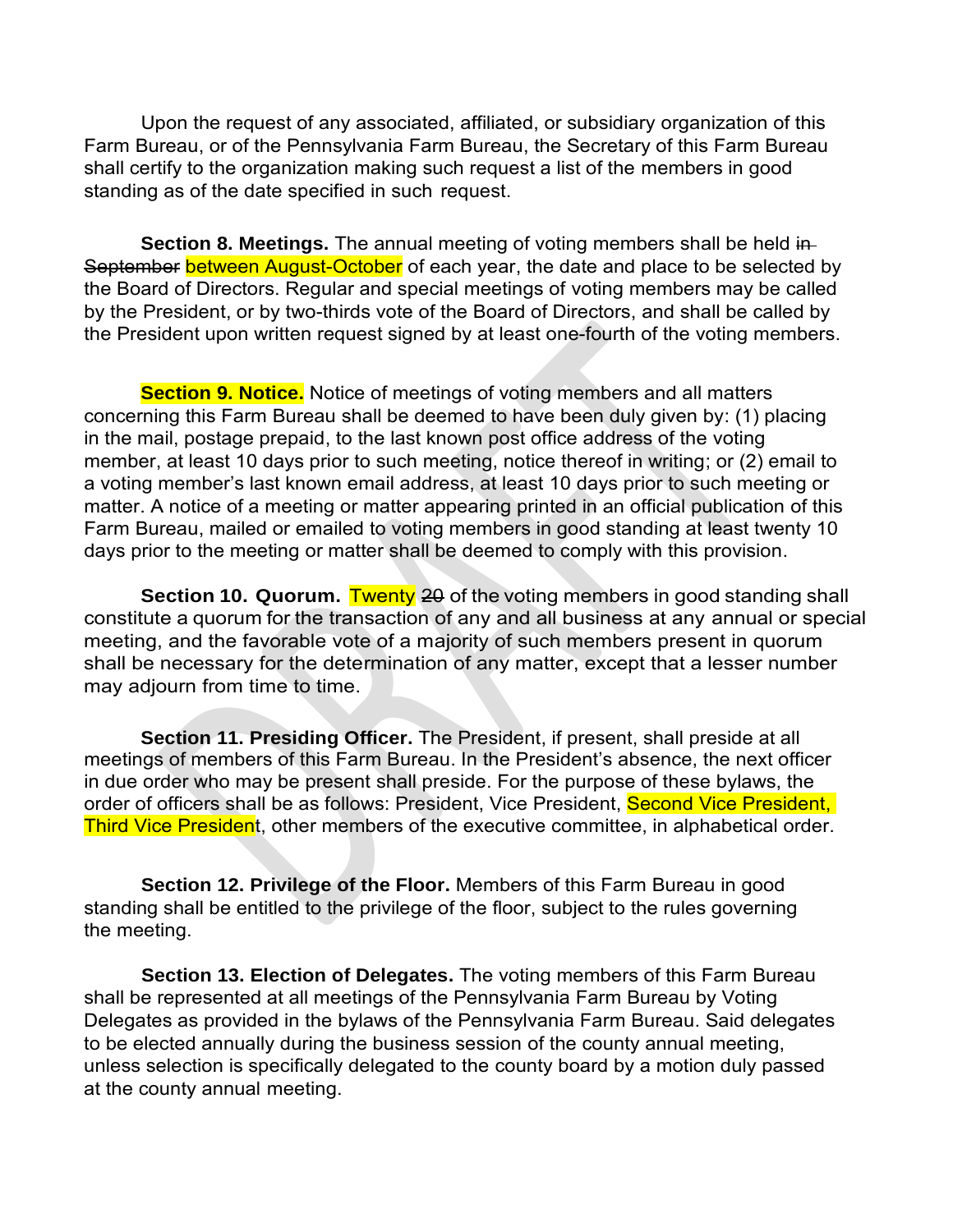#### **ARTICLE III**

#### **Board of Directors**

**Section 1. Number and Authority.** The business and property of this Farm Bureau shall be managed and controlled by a Board of Directors of 13 voting members to be elected at the annual meeting of this Farm Bureau. Directors shall hold office for a term of three years, with a maximum of six consecutive years. In addition, if there is a county Women's Leadership Committee chair, Young Ag Professionals Committee chair or Ag Promotions Committee chair, the chair(s) shall be an ex-officio member of the board of directors with voting powers. The term of office of directors shall be three years and until their successors are duly elected and qualified.

**Section 2. Qualifications.** The members of the Board of Directors, including the President and Vice President, must be voting members of this Farm Bureau in good standing who: (1) are actively engaged in the production of agricultural products; (2) were actively engaged in the production of agricultural products; or (3) who provide support services vital to the agricultural industry. The term "were actively engaged in the production of agricultural products" shall mean a person who devoted a substantial portion of their life to farming. In no event may a person whose interest may be in conflict with the interest of the Farm Bureau by reason of their employment, representation or contractual relationship with it or an affiliated company or association be eligible to serve in such capacity.

**Section 3. Election of Directors.** At the first meeting of voting members, and at each annual meeting of voting members thereafter, a Board of Directors shall be elected to serve until their successors are duly elected and qualified. All elections for directors shall be by ballot, which may be accomplished by mail or electronic ballot methods, unless this rule is waived by unanimous consent of all voting members present or by proxy.

**Section 4. Meetings.** The Board of Directors shall meet as soon as practicable after the annual meeting of this Farm Bureau and shall meet in regular session as often as may be necessary, to conduct the business of this Farm Bureau. The regular meetings of such Board shall be held on such dates and at such time and place as may be fixed by the Board of Directors.

Special meetings may be called by the President and shall be called by the Secretary upon request in writing signed by one-third of the entire number of directors. Notice of meetings shall be given in such manner as provided in Article II, Section 9. Attendance at any meeting shall constitute waiver of notice thereof.

**Section 5. Quorum.** A majority of the Board of Directors shall constitute a quorum, and a majority of the directors in attendance at any meeting, shall, in the presence of a quorum, decide its action. A minority of the board present at any meeting may, in absence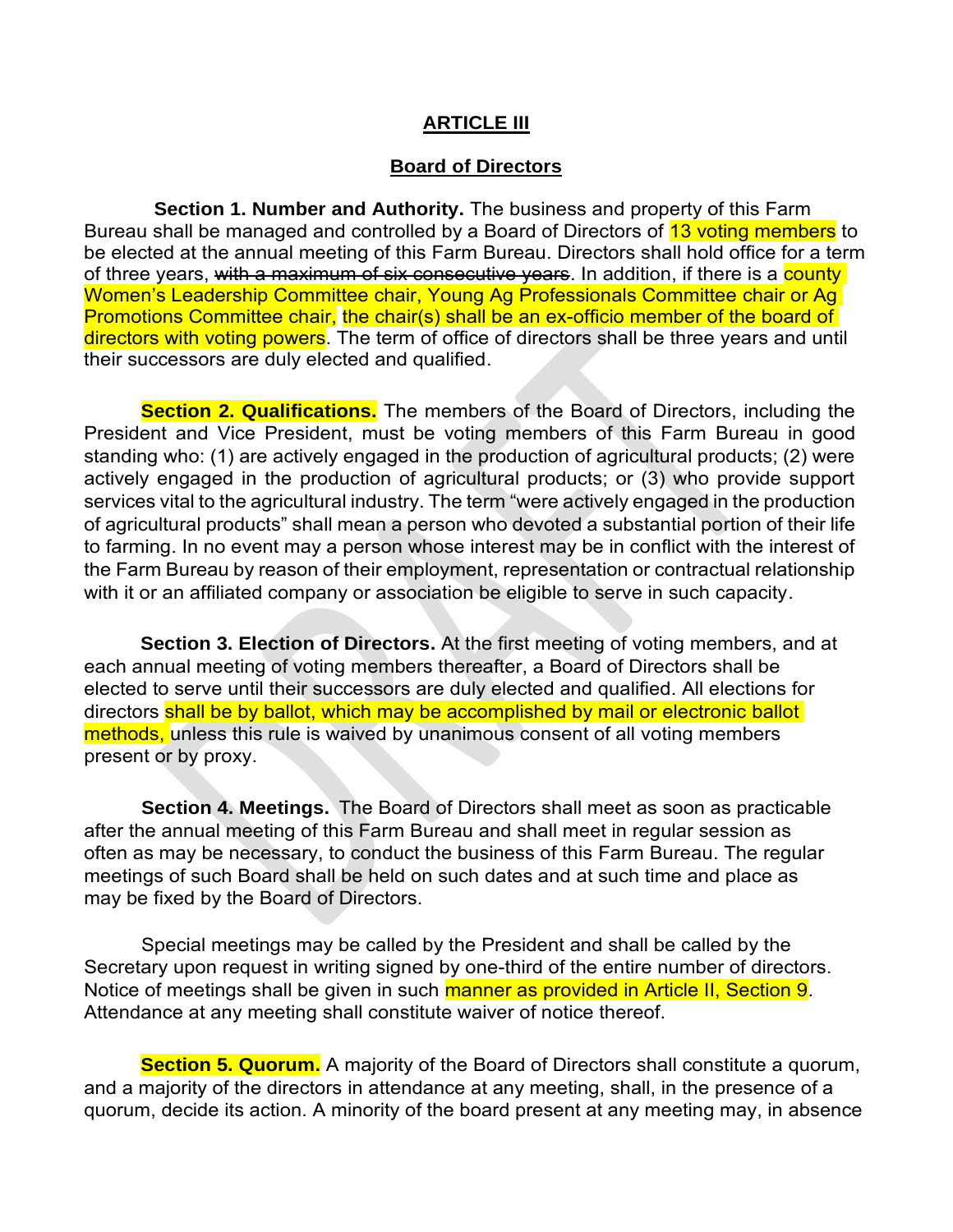of a quorum, adjourn to a later date, but may not transact any business.

**Section 6. Removal from Office.** The following shall constitute sufficient grounds for the removal from office of any officer or director without the necessity of a vote of the Board of Directors:

- (a) Death.
- (b) Being or becoming an employee of this Farm Bureau or of the Pennsylvania Farm Bureau.
- (c) Being or becoming a full or part-time employee or agent of any service affiliated with the Pennsylvania Farm Bureau.
- (d) Non-attendance of two successive Board of Directors' meetings for causes other than sickness.
- (e) Formal or written resignation.

On the happening of any of the grounds above set out, the same shall be reported to the Board at its next meeting and noted in the minutes of the said meeting.

**Section 7. Vacancy.** In case of any vacancies in the Board of Directors of officers, the remaining members of the Board, though less than a quorum, may elect a successor, having the qualifications herein prescribed for directors, to hold office for the unexpired portion of the term of office of the director or officer whose place shall be vacant.

**Section 8. Cooperative Relations.** The Board of Directors shall have authority and may establish and maintain cooperative relations with any Department, Bureau, Board, Division or Agency of the United States Government or of the State Government or agency of any political subdivision thereof. This Farm Bureau, in addition to becoming affiliated with Pennsylvania Farm Bureau and with the American Farm Bureau Federation, may cooperate with other organizations.

# **ARTICLE IV**

# **Executive Committee**

**Section 1. Appointment.** The Board of Directors may appoint from its members an Executive Committee comprised of the President, who shall be chair; Vice President, and one additional board member.

**Section 2. Authority.** The Executive Committee shall exercise such powers as may be delegated to it by the Board of Directors in the intervals between meetings of the Board of Directors and shall report their actions at each meeting of the Board. Full minutes of all meetings of the Executive Committee shall be kept and submitted to the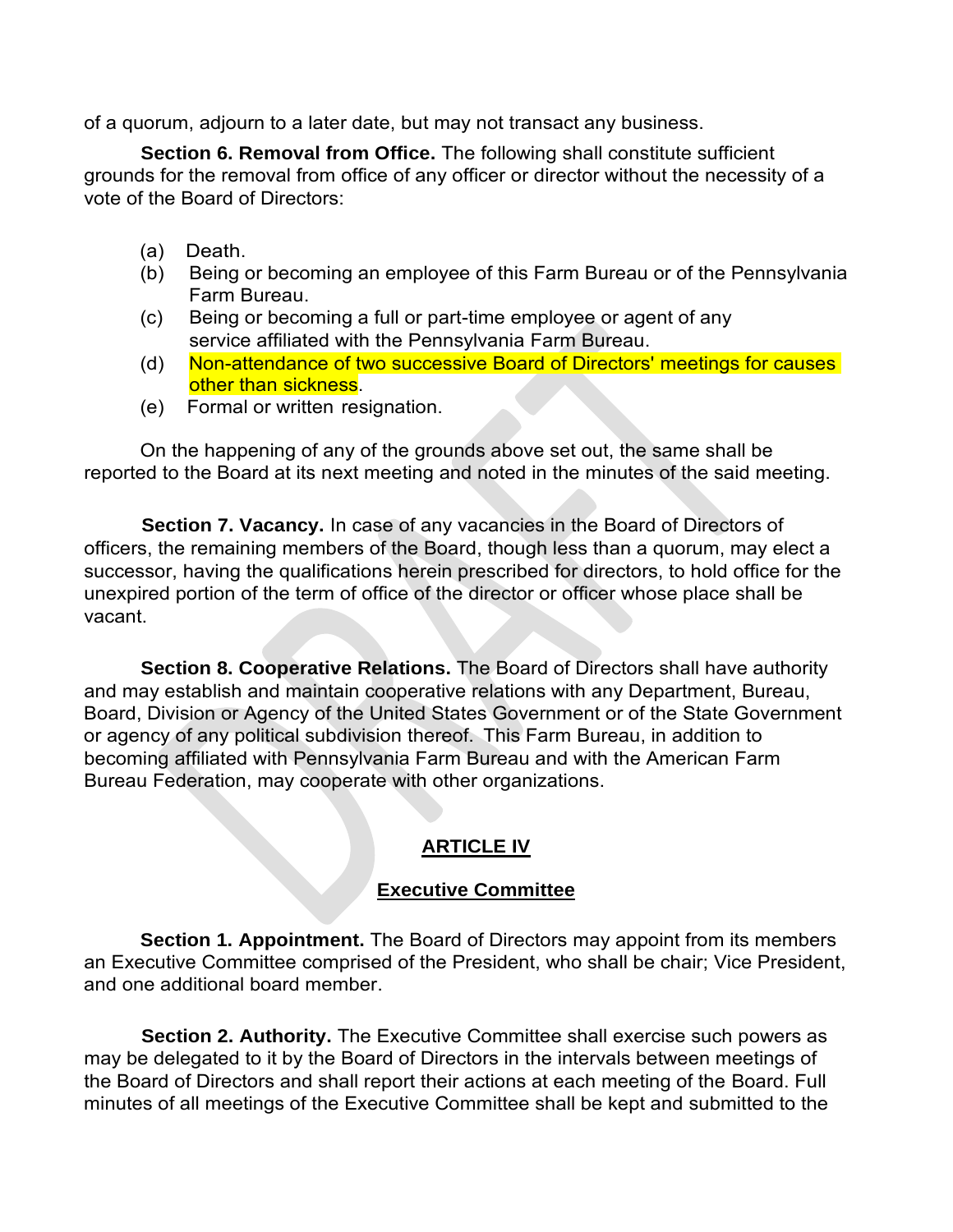Board of Directors.

**Section 3. Quorum and Procedure.** Subject to any regulation prescribed by the Board of Directors, the Executive Committee shall fix its own rules of procedure. The presence of a majority of the members of the Executive Committee shall be necessary to constitute a quorum.

#### **ARTICLE V**

#### **Officers**

**Section 1. Officers.** The officers of this Farm Bureau shall be a President, Vice President, Second Vice President, Third Vice President, Secretary, and Treasurer. Farm Bureau officers shall be elected annually at an organization meeting of the board. Said meeting to be held not more than 25 days following adjournment of county annual meeting. The President and Vice President, Second Vice President, Third Vice President shall be elected from within the membership of the board.

**Section 2. Qualifications.** The President, Vice President, Second Vice **President, Third Vice President, Secretary, and Treasurer must be voting members of** this Farm Bureau in good standing.

**Section 3. President.** The President shall be chief executive officer of this Farm Bureau. The President shall preside at all meetings of its members, and at all meetings of the Board of Directors and of the Executive Committee. The President shall have general charge of the business of this Farm Bureau, subject to the control of the Board of Directors or Executive Committee.

**Section 4. Vice Presidents** In order, the First Vice President, Second Vice President, and Third Vice President shall, in the absence of the President and prior Vice Presidents, exercise the powers and perform the duties of the President; otherwise, the Vice President shall have such powers and perform such duties as may be assigned by the President or by the Board of Directors.

**Section 5. Secretary.** The Secretary shall keep minutes of the meetings of members and of the meetings of the Board of Directors. The Secretary shall attend to the giving of all notices required to be given. In addition, the Secretary shall perform all duties incident to the office of Secretary, subject to the control of the Board of Directors.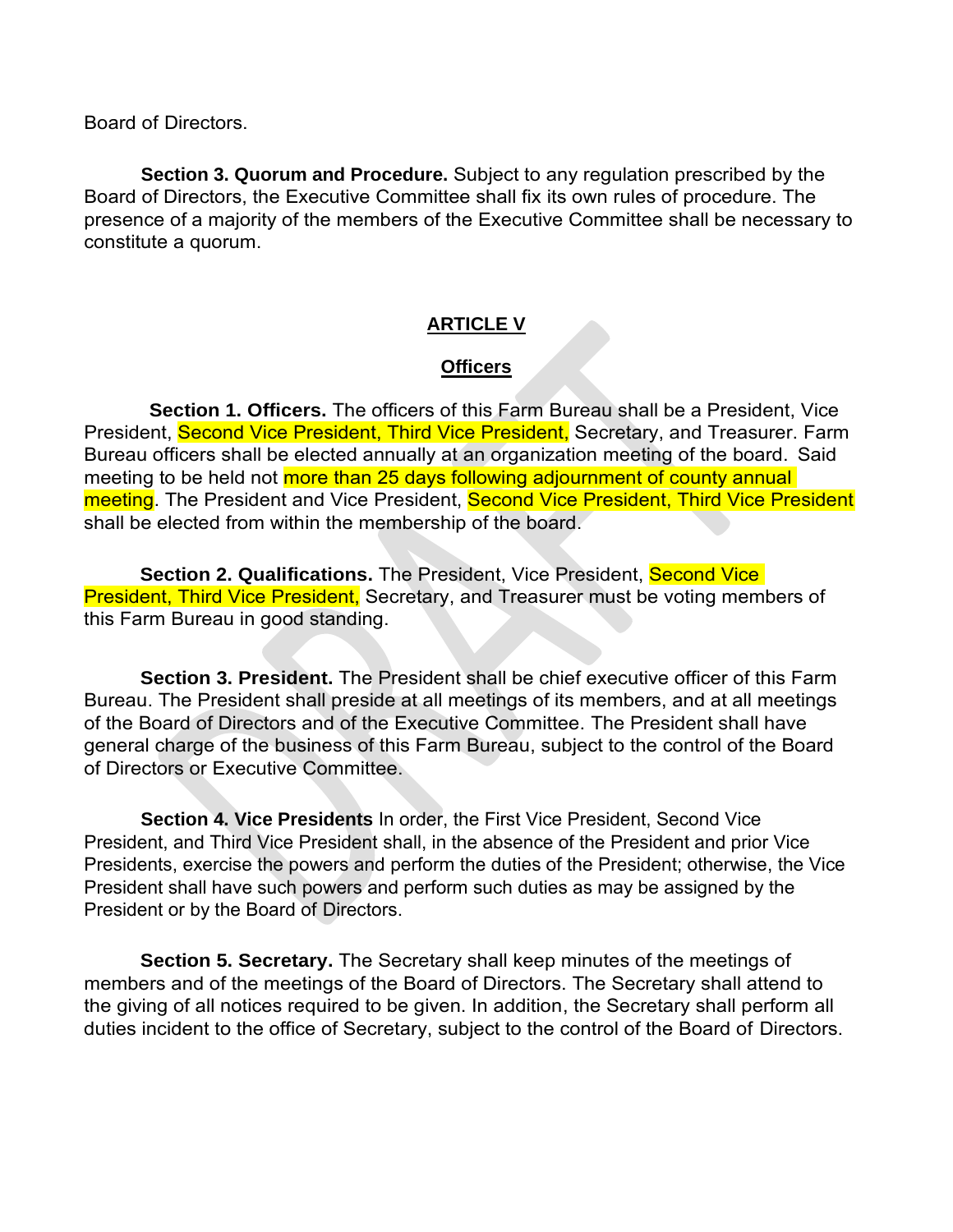**Section 6. Treasurer.** The Treasurer shall keep a full and accurate account of receipts and disbursements and deposit all money, checks, and other obligations to the credit of this Farm Bureau in such depository or depositories as may be designated by the Board of Directors or Executive Committee; shall disburse the funds of this Farm Bureau as ordered by the Board of Directors, or the Executive Committee, taking proper vouchers for such disbursements; shall render a statement of account and transactions whenever required by the Board of Directors or Executive Committee, and shall make a complete annual statement before each annual meeting of this Farm Bureau, which shall be verified by a qualified auditor, to be selected by the Board of Directors; and generally shall perform all the duties incident to the position of Treasurer, subject to the control of the Board of Directors.

The Treasurer shall be required by the Board of Directors to furnish a bond conditioned for the faithful accounting for the funds and property in his custody in such sum and with such surety or sureties as may be fixed and required by the Board of Directors or Executive Committee. The premium on such bond shall be paid by this Farm Bureau.

**Section 8. Removal of Officers.** Any officer of this county Farm Bureau may be removed at any time by a two-third vote of the Board of Directors.

#### **ARTICLE VI**

#### **Finance and Commercial Activities**

**Section 1. Investments of Surplus Funds.** Investments of surplus funds of this Farm Bureau over and above its cash requirements in its operations, may be made by the Treasurer of this Farm Bureau, on its behalf. Other investment of surplus corporate funds, within the limitations of law, may be authorized from time to time by the Board of Directors.

**Section 2. Investment in Stocks and Evidences of Indebtedness.** Investments in stocks and evidences of indebtedness of corporations whose activities will directly or indirectly promote agriculture, or the interests of those engaged therein, may be made on behalf of this Farm Bureau and in its name, upon consent at any regular meeting, or special meeting called for that propose, of the voting members, provided, always, that a quorum as ascertained by these bylaws, be present at such meeting.

**Section 3. Borrowing Funds.** The Board of Directors may, upon consent of this Farm Bureau expressed by the vote of a majority of the voting members thereof, present at any regular meeting or special meeting called for that purpose, provided always that a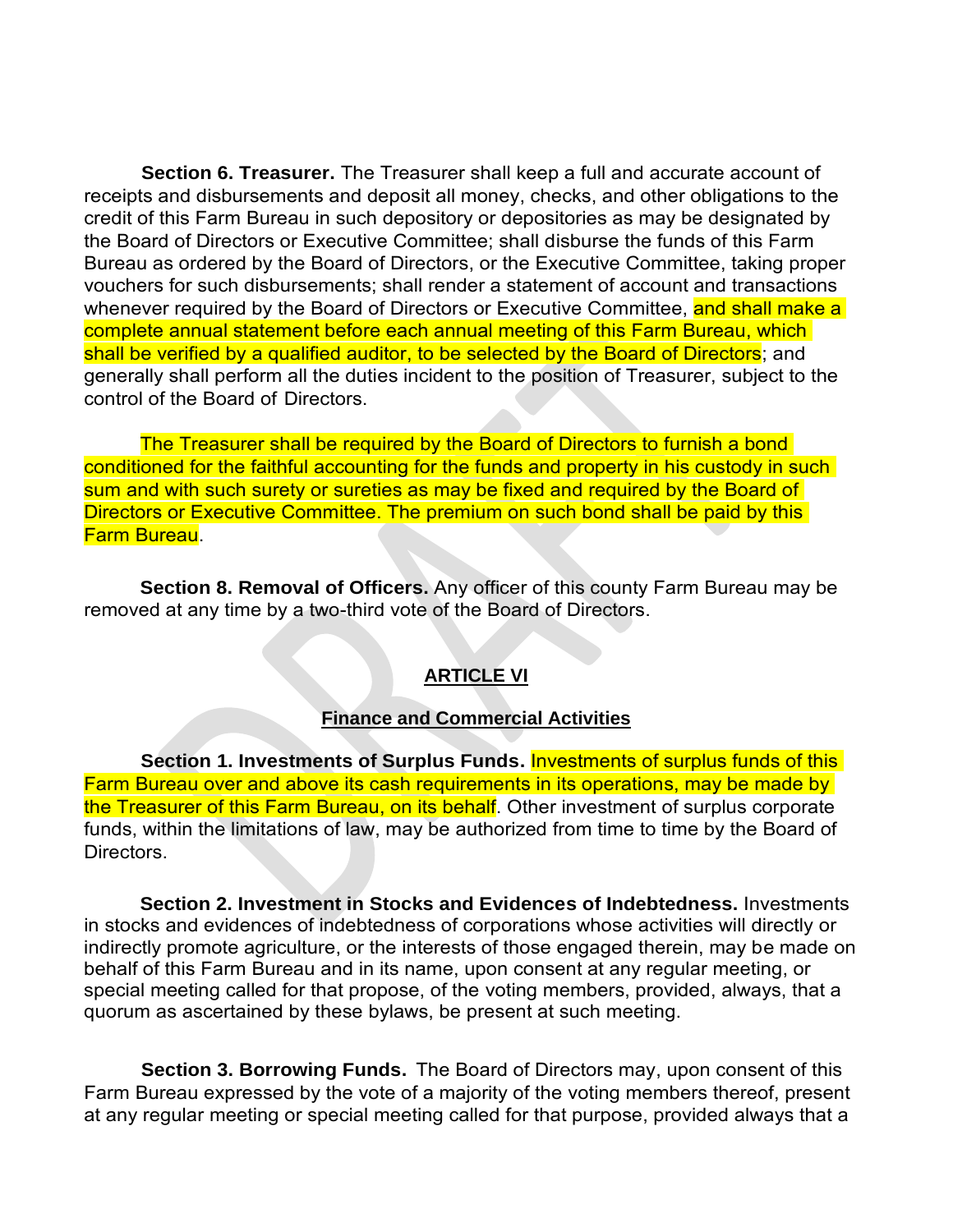quorum be present, borrow money to be used solely for the purpose of this Farm Bureau and may pledge its property thereof.

**Section 4. Distribution of Assets.** No distribution of the property of this Farm Bureau shall be made until all debts are fully paid, and then only upon its final dissolution and surrender of organization and name, and as otherwise provided by law; nor shall any distribution be made except by vote of two-thirds of the voting members present in quorum. But this prohibition shall not operate to prevent this Farm Bureau, while acting in the capacity of agent, from receiving and distributing or disbursing any fund or funds.

# **ARTICLE VII**

#### **Sundry Provisions**

**Section 1. Fiscal Year.** The fiscal year of this Farm Bureau shall begin on the first day of October and terminate on the last day of September in each year.

**Section 2. Order of Business.** The order of business at all meetings, insofar as possible, shall be as follows:

- (a) Call to Order
- (b) Roll Call
- (c) Reading of Minutes
- (d) Report of President
- (e) Report of Secretary
- (f) Report of Treasurer
- (g) Report of Committees
- (h) Other Reports
- (i) Unfinished Business
- (j) New Business
- (k) Election and Appointments
- (l) Adjournment

**Section 3. Organization Seal.** The organization seal of this Farm Bureau shall consist of two concentric circles, between which shall be the name of this Farm Bureau and in the center shall be inscribed "Seal" and such seal, as impressed on the margin thereof, is hereby adopted as the seal of this Farms Bureau.

**Section 4. Committees.** The President, with advice and approval of the Board of Directors, shall appoint all standing and special committees. The President shall be an exofficio member of all committees. Committees appointed in connection with meetings of voting members shall be appointed by the President or elected by the meeting assembled, at the pleasure of the meeting.